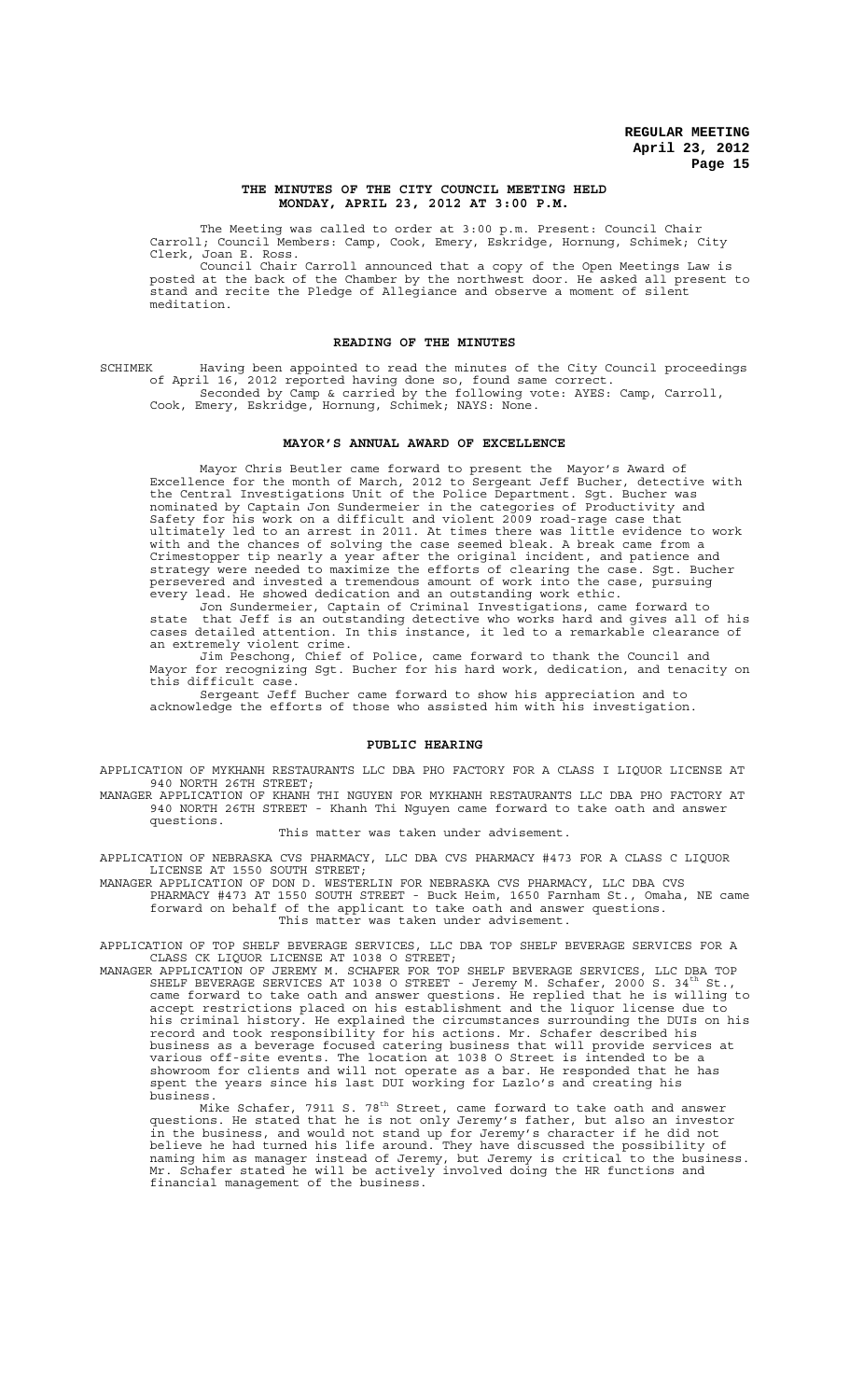> Tim Thoreson, 2115 Spring Meadows Cir., came forward to take oath and answer questions.

> questions.<br>Andrew Nedderman, 425 N. 117<sup>th</sup> Ct., Apt. 1, Omaha, NE, came forward to take oath and answer questions.

Russ Fosler, Police Investigator, came forward to answer questions. He stated that restrictions have been placed on liquor licenses in the past. Based on Jeremy's criminal record, he gave the recommendation for denial. Jeremy could be denied as manager, but still be in involved in the business. Though they are not going to be operating their storefront as a bar, the type of liquor license they applied for would make them eligible to do on sale and off sale at their location. Investigator Fosler discussed various options for voting, restrictions and the recommendation to the Liquor Commission. This matter was taken under advisement.

APPLICATION OF MO CHARA, LLC DBA CLIFF'S LOUNGE FOR A CLASS C LIQUOR LICENSE AT 1323 O STREET ·

MANAGER APPLICATION OF BRYAN A. MCFARLAND FOR MO CHARA, LLC DBA CLIFF'S LOUNGE AT 1323 O STREET;

APPLICATION OF MO CHARA, LLC DBA CLIFF'S MARTINI LOUNGE FOR A CLASS C LIQUOR LICENSE AT 5310 SOUTH 56TH STREET, SUITE 1;

MANAGER APPLICATION OF BRYAN A. MCFARLAND FOR MO CHARA, LLC DBA CLIFF'S MARTINI LOUNGE AT 5310 SOUTH 56TH STREET, SUITE 1;

APPLICATION OF MO CHARA, LLC DBA THE WATERING HOLE FOR A CLASS C LIQUOR LICENSE AT 1321 O STREET;

MANAGER APPLICATION OF BRYAN A. MCFARLAND FOR MO CHARA, LLC DBA THE WATERING HOLE AT 1321 O STREET;

APPLICATION OF MO CHARA, LLC DBA THE WATERING HOLE WEST FOR A CLASS C LIQUOR LICENSE AT 1550 S. CODDINGTON AVE., SUITE P;

MANAGER APPLICATION OF BRYAN A. MCFARLAND FOR MO CHARA, LLC DBA THE WATERING HOLE WEST AT 1550 S. CODDINGTON AVE., SUITE P - Bryan A. McFarland, 762 W. Lakeshore Ct. came forward to take oath and answer questions. In answer to Council concerns regarding the simultaneous management of four on sale locations, Mr. McFarland replied that he has already been in place as manager to multiple locations for more than a decade.

This matter was taken under advisement.

MISCELLANEOUS NO. 10003 - VACATING THE FINAL PLAT OF HARTLAND'S VIEW POINTE WEST  $1^{\mathrm{ST}}$ ADDITION GENERALLY LOCATED AT N.W. 56TH STREET AND WEST AURORA STREET AND RETAINING CERTAIN EASEMENTS THEREIN IN THE NAME OF THE CITY - Marvin Krout, Director of Planning, came forward to state that in order to avoid having to extend escrow, the developer has decided to vacate the plat subject to the conditions that he provide the City with easements to be dedicated where there are water and sewer lines already in place, he stabilize the soils and he agree<br>to repay the City for the paving of NW 56<sup>th</sup> Street. This matter was taken under advisement.

VACATION NO. 12001 - VACATING MULTIPLE RIGHTS-OF-WAY AND ALLEYS LOCATED IN THE WEST HAYMARKET AREA BETWEEN L STREET AND U STREET AND BETWEEN 2ND STREET AND 7TH STREET - Rick Peo, Chief Assistant City Attorney, came forward to state that this is the first phase of street vacation associated with the West Haymarket Redevelopment project. The primary purpose of this vacation is for final platting to create buildable lots in the future. One of the major areas on the west side of the new corridor is for a wetland stormwater mitigation area. Mr. Peo stated that Council will be receiving a motion to amend to defer vacation of  $4^{\text{th}}$  Street between R and O Streets because this particular area must be examined more closely before it is vacated in order to avoid nonconformance. This matter was taken under advisement.

CHANGE OF ZONE 11040 - AMENDING SECTION 27.67.040 OF THE LINCOLN MUNICIPAL CODE RELATING TO SPECIAL PARKING REQUIREMENTS TO DELETE SPECIAL PARKING REQUIREMENTS FOR ROOMING AND BOARDING HOUSES AND TO REVISE THE PARKING REQUIREMENTS FOR FRATERNITIES AND SORORITIES - Marvin Krout, Director of Planning, came forward to describe the amendments and to answer questions. After meeting various times with University of Nebraska, fraternity and sorority, and East Campus representatives, it was decided that parking in the "Greek Row" area near City Campus resembled downtown parking. The best solution would be to create a no-<br>parking requirement zone from R Street to W Street north of Vine, and 14<sup>th</sup>  $\mathbf{\hat{i}}$ street to  $\mathbf{\hat{i}}$   $\mathbf{\hat{r}}^{\text{th}}$  Street. Most of the fraternities and sororities in that area today are nonconforming and will have to come one-by-one to ask to do additions and exempt themselves from the parking requirements. They will need to find their own individual solutions to parking problems, but they have been doing that for decades. In addition, the University has been doing a good job of keeping up with parking garages. The needs of Greek housing near East Campus have also been addressed.

This matter was taken under advisement.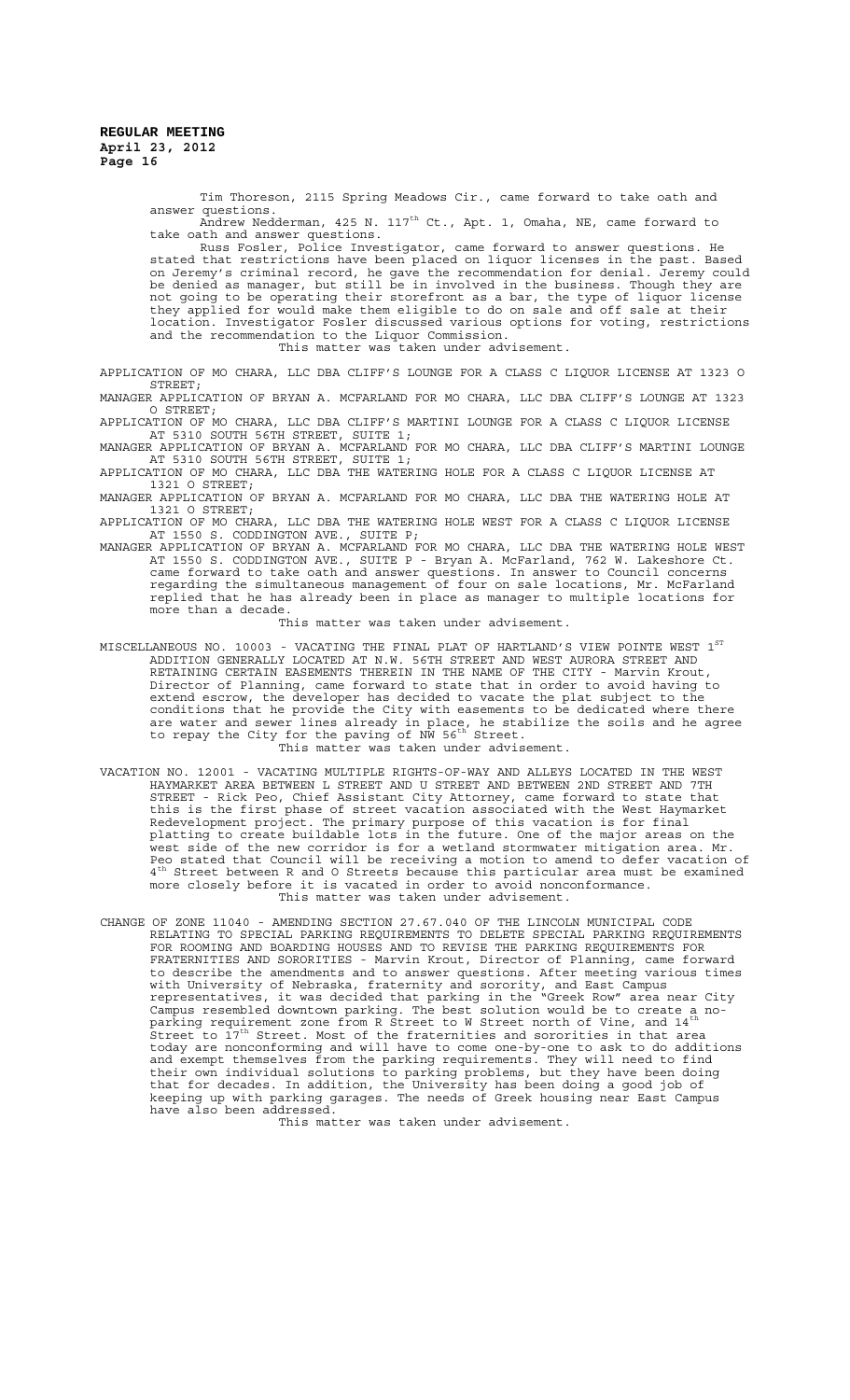APPROVING AN AMENDMENT TO AGREEMENT FOR ANIMAL SHELTER SERVICES BETWEEN THE CITY OF LINCOLN AND THE CAPITAL HUMANE SOCIETY FOR AN ADDITIONAL FOUR YEAR TERM AND TO AMEND THE COMPENSATION TO BE PAID FOR SAID ADDITIONAL TERM - Judy Halstead, Director of Lincoln-Lancaster County Health Department, came forward to introduce this contract. She expressed gratitude to Mr. Downey and his staff for all the work they have done.

Bob Downey, Executive Director of Capital Humane Society, came forward to state that four years ago, the Council, the Mayor's Office and the Health Department made sure their contract was brought up to a level where they were being compensated for the services they were providing. They were very grateful for that. Those who work at the shelter and those who care about the work they do also care about the City of Lincoln. This year, considering current budget struggles, they are pleased to give back this gift to the community from Capital Humane Society.

This matter was taken under advisement.

- AMENDING RESOLUTION NO. A-86641 FOR THE USE OF PUBLIC RIGHT OF WAY ALONG SOUTH  $9^{\text{TH}}$ STREET FOR AN ACCESSIBLE RAMP AND LANDING TO ALLOW STEPS IN THE RIGHT OF WAY RATHER THAN THE RAMP - Harry Kroos, Public Works & Utilities, came forward to state that the developer originally believed he would need an access ramp along 9th Street. The length of the ramp would have encroached on the adjacent property and would have had negative impacts when they decided to develop it. Their ADA access is actually off the west side of the building. Upon review of the situation, we brought this amendment to allow them to reconfigure the steps<br>and still allow an exit onto 9<sup>th</sup> street for this property. This matter was taken under advisement.
- APPROVING AN INTERLOCAL AGREEMENT BETWEEN THE CITY OF LINCOLN AND LANCASTER COUNTY FOR THE 14TH STREET RECONSTRUCTION FROM I-80 TO ALVO ROAD AND FOR THE ACQUISITION OF RIGHT-OF-WAY OUTSIDE THE CITY LIMITS - Devin Biesecker, Public Works & Utilities, came forward to describe this agreement for construction on a<br>roundabout at 14<sup>th</sup> and Alvo. The north side of Alvo is in the County so the inter-local agreement is required to allow for the construction. In answer to Council questions, Mr. Biesecker stated that construction will not start until<br>school is out, around June 1<sup>st</sup>, and the work is scheduled to be completed before school returns in the fall. The entire project will be done around Thanksgiving of this year.

This matter was taken under advisement.

USE PERMIT NO. 82C - APPEAL OF DESIGN DATA CORP. FROM THE PLANNING COMMISSION'S CONDITIONAL APPROVAL OF THE APPLICATION OF BOB BENNIE PROPERTIES LLC FOR AUTHORITY TO ADD MEDICAL OFFICE AS A PERMITTED LAND USE TO AN EXISTING USE PERMIT, ON PROPERTY GENERALLY LOCATED AT SOUTH 14TH STREET AND OLD CHENEY ROAD - Bill Morris came forward representing Data Corp. to state that he has been advised that Dr. Bailey is withdrawing from his contract with Bob Bennie; however, the use permit has not been withdrawn and Data Corp. is still opposed to it.

Marvin Krout, Director of Planning, came forward to answer Council questions. It is common to get amendments for small portions of larger areas. It is not as common to have opposition from nearly all of the other properties, so this situation is unusual. He stated that as of this time, the use permit has not been withdrawn.

This matter was taken under advisement.

## **COUNCIL ACTION**

## **REPORTS OF CITY OFFICERS**

RESOLUTION ASSESSING THE COST OF THE UNIVERSITY PLACE BUSINESS MAINTENANCE IMPROVEMENT DISTRICT AGAINST THE BENEFITTED PROPERTIES - CLERK read the following resolution, introduced by Carl Eskridge, who moved its adoption: A-86767 BE IT RESOLVED by the City Council of the City of Lincoln, Nebraska, that:

1. The cost of providing for the maintenance of certain public facilities in the University Place Maintenance Business Improvement District including:

a. Litter and refuse removal from sidewalks, planting areas, and beautification areas within the public right-of-way;

b. Care and maintenance, including replacement, of all landscaping, including watering, fertilizing, weeding, pruning, spraying, and removal and replacement of dead plantings;

c. Maintenance (excluding repair) of sidewalks; d. General maintenance of median signs including repair and

repainting; including the employment of or contracting for personnel, to provide for any service as may be necessary or proper to carry out the purposes of the Business Improvements District Act and cost incidental thereto, be and the same is hereby assessed upon the property in said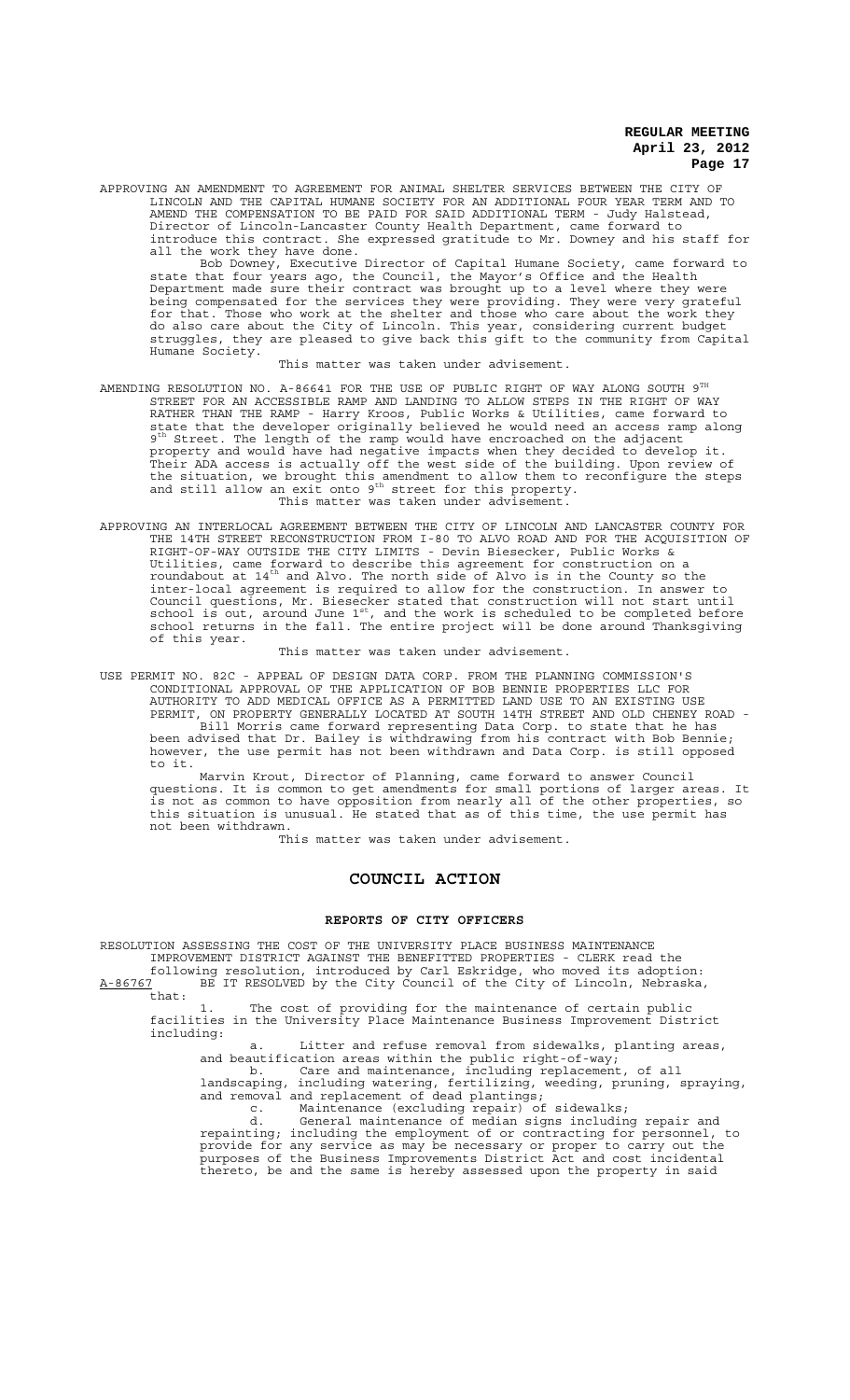> district described in the proposed Distribution of Assessment attached to this resolution, marked "Proposed Distribution of Assessment of the University Place Maintenance Improvement District" and made a part hereof;

2. The cost of said activities is the sum of \$15,472.54.

3. The property set forth in the proposed Distribution of Assessment is specially benefitted by such activities and improvement. 4. Each piece and parcel of property described is specially

benefitted in the amount set forth therein, and no property is taxed more than the special benefits accruing thereto by reason of said activities and improvements.

5. The cost of said activities and improvements is hereby apportioned and assessed upon the several pieces and parcels of property in said district in the manner and amount set forth in the proposed Distribution of Assessment of the University Place Maintenance Improvement District.

BE IT FURTHER RESOLVED that the City Clerk be and is hereby directed to record this resolution in the minutes of the City Council with the vote thereon by yeas and nays.

BE IT FURTHER RESOLVED that the City Council sit as a Board of Equalization for the purpose of equalizing said assessments on the 30th day of April, 2012, at 5:30 p.m., with adjournments from day to day until the work of equalizing said assessments shall be completed.

Introduced by Carl Eskridge Seconded by Emery and carried by the following vote: AYES: Camp, Carroll, Cook, Emery, Eskridge, Hornung, Schimek; NAYS: None.

RESOLUTION ASSESSING THE COST OF THE NORTH  $27^{\text{th}}$  STREET MAINTENANCE IMPROVEMENT DISTRICT AGAINST THE BENEFITTED PROPERTIES - CLERK read the following

resolution, introduced by Carl Eskridge, who moved its adoption: A-86768 BE IT RESOLVED by the City Council of the City of Lincoln, Nebraska,  $A-86768$ <br>that:

1. The cost of providing for the maintenance of certain public facilities in the North 27th Street Maintenance Business Improvement District including:

a. Litter and refuse removal from sidewalks, planting areas, and beautification areas within the public right-of-way;

b. Care and maintenance, including replacement, of all landscaping, including watering, fertilizing, weeding, pruning, spraying, and removal and replacement of dead plantings;

c. Maintenance (excluding repair) of sidewalks;

d. General maintenance of median signs including repair and repainting; including the employment of or contracting for personnel, to provide for any service as may be necessary or proper to carry out the purposes of the Business Improvements District Act and cost incidental thereto, be and the same is hereby assessed upon the property in said district described in the proposed Distribution of Assessment attached to this resolution, marked "Proposed Distribution of Assessment of the North 27th Street Maintenance Improvement District" and made a part hereof; 2. The cost of said activities is the sum of \$13,291.44.

3. The property set forth in the proposed Distribution of Assessment is specially benefitted by such activities and improvement.

4. Each piece and parcel of property described is specially benefitted in the amount set forth therein, and no property is taxed more than the special benefits accruing thereto by reason of said activities and improvements.

5. The cost of said activities and improvements is hereby apportioned and assessed upon the several pieces and parcels of property in said district in the manner and amount set forth in the proposed Distribution of Assessment of the North 27th Street Maintenance Improvement District.

BE IT FURTHER RESOLVED that the City Clerk be and is hereby directed to record this resolution in the minutes of the City Council with the vote thereon by yeas and nays.

BE IT FURTHER RESOLVED that the City Council sit as a Board of Equalization for the purpose of equalizing said assessments on the 30th day of April, 2012, at 5:30 p.m., with adjournments from day to day until the work of equalizing said assessments shall be completed.

Introduced by Carl Eskridge Seconded by Emery and carried by the following vote: AYES: Camp, Carroll, Cook, Emery, Eskridge, Hornung, Schimek; NAYS: None.

RESOLUTION ASSESSING THE COST OF THE SOUTH STREET BUSINESS MAINTENANCE IMPROVEMENT DISTRICT AGAINST THE BENEFITTED PROPERTIES - CLERK read the following

resolution, introduced by Carl Eskridge, who moved its adoption: A-86769 BE IT RESOLVED by the City Council of the City of Lincoln, Nebraska,  $A-86769$ <br>that:

1. The cost of providing for the maintenance of certain public

facilities in the South Street Business Improvement District including: a. Maintenance of the irrigation system including Spring start-up and Fall shut-off;

b. Removal of litter from sidewalks, median planting beds, planting areas in the South Street right-of-way and the 14th Street plaza pia..<br>area;<br>c.

Removal of trash from the 14th Street plaza area trash receptacles;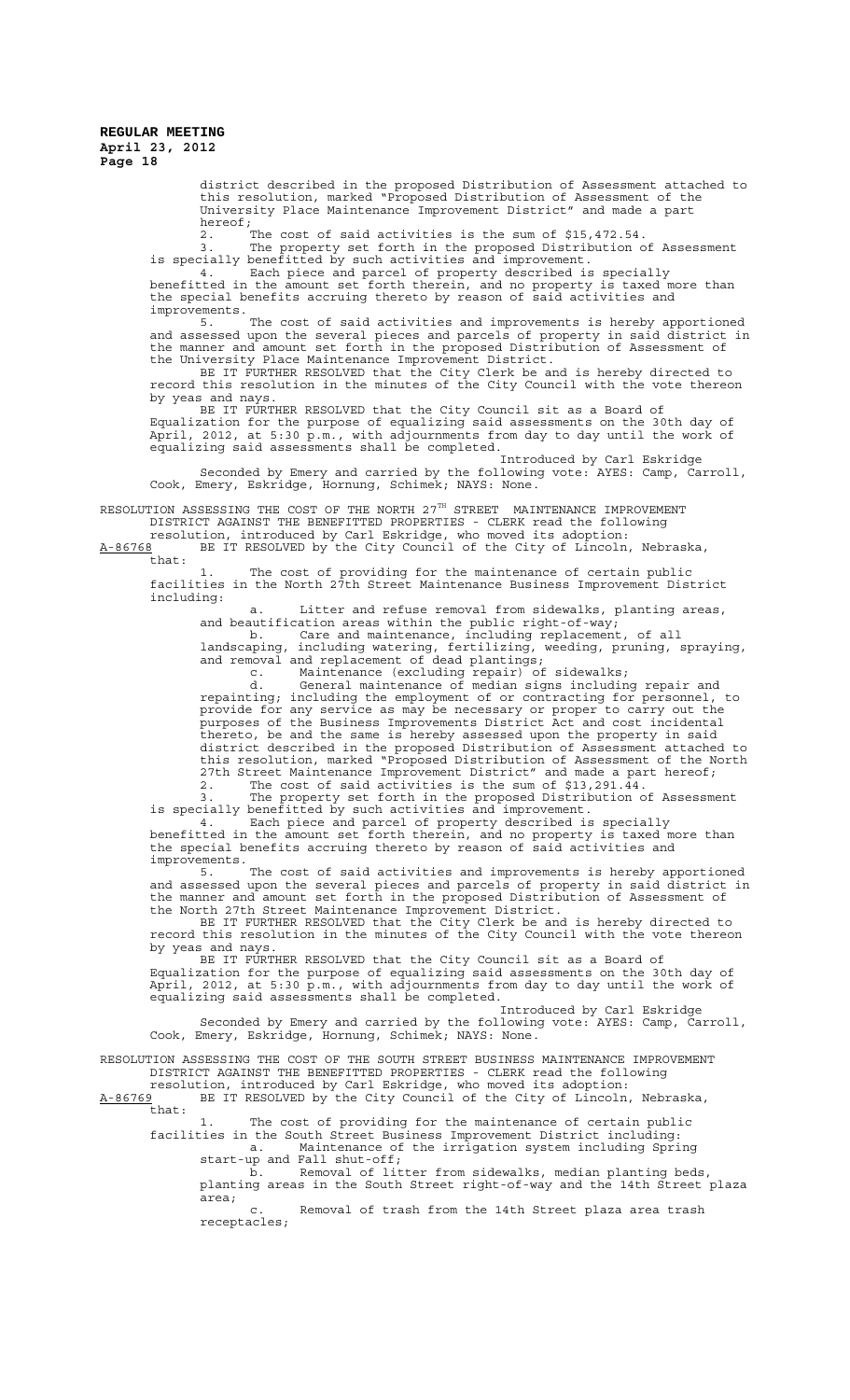d. Replacement, as needed, of street furniture, planters, ornamental lights and trash receptacles;

e. Care and maintenance of all landscaping, including watering, fertilizing, weeding, pruning, spraying, mulching and removal and replacement of dead plants and shrubs and trees; including the employment of or contracting for personnel, to provide for any service as may be necessary or proper to carry out the purposes of the Business Improvements District Act and cost incidental thereto, be and the same is hereby assessed upon the property in said district described in the proposed Distribution of Assessment attached to this resolution, marked "Proposed Distribution of Assessment of the South Street Business Improvement District" and made a part hereof;

2. The cost of said activities is the sum of \$9,148.09.

3. The property set forth in the proposed Distribution of Assessment is specially benefitted by such activities and improvement.

 4. Each piece and parcel of property described is specially benefitted in the amount set forth therein, and no property is taxed more than the special benefits accruing thereto by reason of said activities and improvements.

5. The cost of said activities and improvements is hereby apportioned and assessed upon the several pieces and parcels of property in said district in the manner and amount set forth in the proposed Distribution of Assessment of the South Street Business Improvement District. the South Street Business Improvement District.<br>BE IT FURTHER RESOLVED that the City Clerk be and is hereby directed to

record this resolution in the minutes of the City Council with the vote thereon by yeas and nays.

BE IT FURTHER RESOLVED that the City Council sit as a Board of Equalization for the purpose of equalizing said assessments on the 30th day of April, 2012, at 5:30 p.m., with adjournments from day to day until the work of equalizing said assessments shall be completed. Introduced by Carl Eskridge

Seconded by Emery and carried by the following vote: AYES: Camp, Carroll, Cook, Emery, Eskridge, Hornung, Schimek.

CLERK'S LETTER AND MAYOR'S APPROVAL OF RESOLUTIONS AND ORDINANCES PASSED BY THE CITY COUNCIL ON APRIL 9, 2012 - Clerk presented said report which was placed on file in the Office of the City Clerk. **(27-1)**

## **PETITIONS & COMMUNICATIONS**

BLACK HILLS CORPORATION, 2011 ANNUAL REPORT - CLERK presented said report which was placed on file in the Office of the City Cler $\bar{\text{k}}$ .

### PLACED ON FILE IN THE OFFICE OF THE CITY CLERK:

Administrative Amendment No. 12009 to Use Permit No. 117C, Horizon Business Center, approved by the Planning Director on April 13, 2012, requested by Olsson Associates, to subdivide Lot 19 into two lots and increase the floor area from 48,000 square feet to 61,217 square feet, on property generally located at S. 14th St. and Infinity Court.

Administrative Amendment No. 12010 to Use Permit No. 132B, Willowbrook Shopping Center, approved by the Planning Director on April 16, 2012, requested by Bahr Vermeer Haecker Architects, to add architectural design exhibits 1.5c - 1.5e, and to revise Note E on the site plan stating that "All buildings shall conform to the architectural design criteria on attached sheets 1.5a - 1.5e", on property generally located at S. 70th St. and Highway 2.

Administrative Amendment No. 12011 to Special Permit No. 46, Eastridge Swimming Pool, approved by the Planning Director on April 16, 2012, requested by GoodeGuy Construction, to add Note #8 to the site plan stating that "Accessory buildings need not be shown on the site plan but will be reviewed at the time of building permit", on property generally located at Sunrise Rd. and Randolph St.

## **MISCELLANEOUS REFERRALS - NONE**

#### **LIQUOR RESOLUTIONS**

APPLICATION OF MYKHANH RESTAURANTS LLC DBA PHO FACTORY FOR A CLASS I LIQUOR LICENSE AT 940 NORTH 26TH STREET - CLERK read the following resolution, introduced by Jon Camp, who moved its adoption for approval:

 $A-86770$  BE IT RESOLVED by the City Council of the City of Lincoln, Nebraska: That after hearing duly had as required by law, consideration of the facts of this application, the Nebraska Liquor Control Act, and the pertinent City ordinances, the City Council recommends that the application of Mykhanh Restaurants LLC dba Pho Factory for a Class "I" liquor license at 940 North 26th Street, Lincoln, Nebraska, for the license period ending April 30, 2013, be approved with the condition that: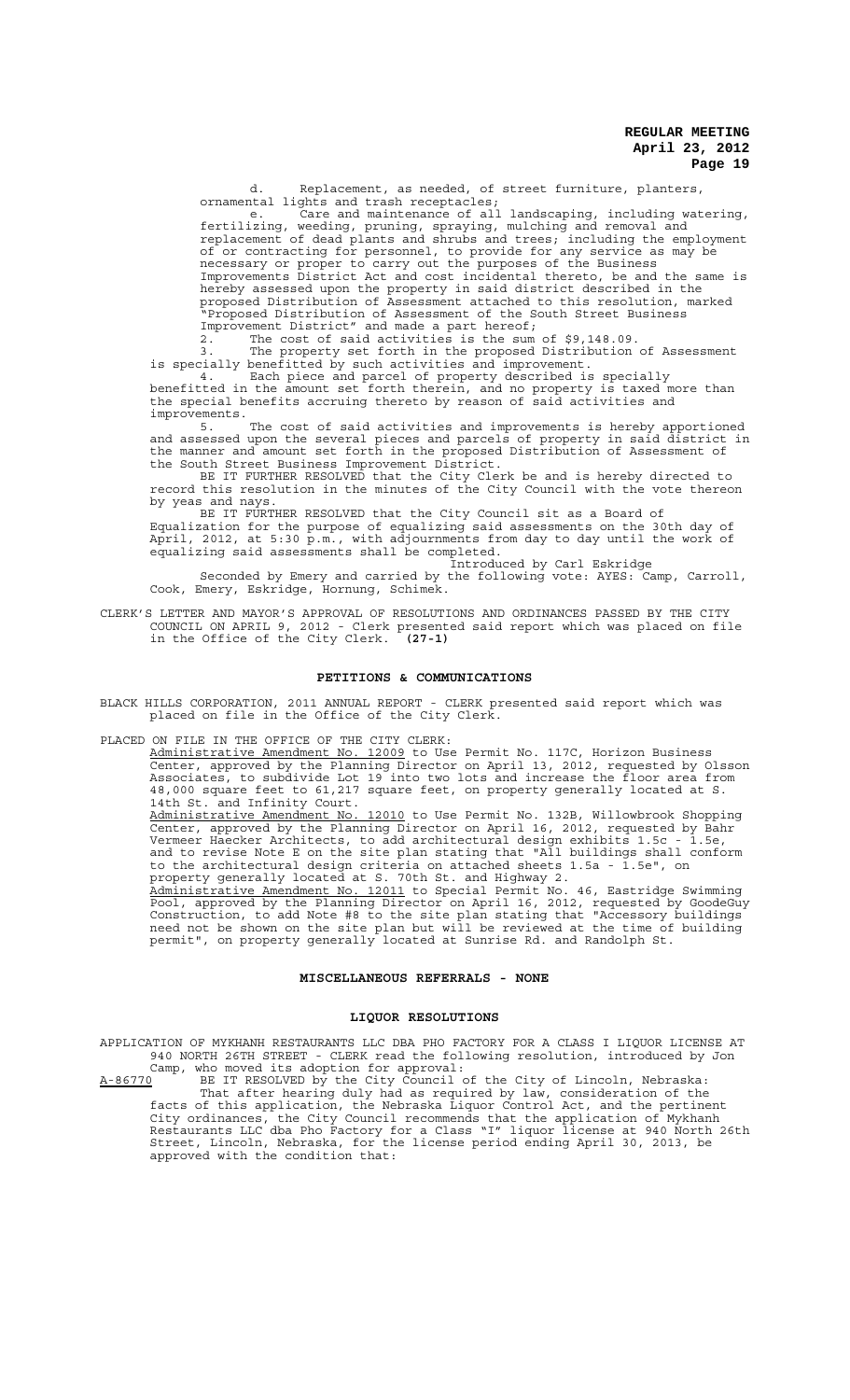1. Applicant must successfully complete the responsible beverage server training course required by Section 5.04.035 of the Lincoln Municipal Code within 30 days of approval of this resolution.

2. The premises must comply in every respect with all city and state regulations.

The City Clerk is directed to transmit a copy of this resolution to the Nebraska Liquor Control Commission.

Introduced by Jon Camp Seconded by Emery and carried by the following vote: AYES: Camp, Carroll, Cook, Emery, Eskridge, Hornung, Schimek; NAYS: None.

MANAGER APPLICATION OF KHANH THI NGUYEN FOR MYKHANH RESTAURANTS LLC DBA PHO FACTORY AT 940 NORTH 26TH STREET - CLERK read the following resolution, introduced by Jon Camp, who moved its adoption for approval:

A-86771 WHEREAS, Mykhanh Restaurants LLC dba Pho Factory located at 940 North 26th Street, Lincoln, Nebraska has been approved for a Retail Class "I" liquor license, and now requests that Khanh Thi Nguyen be named manager;

WHEREAS, Khanh Thi Nguyen appears to be a fit and proper person to manage said business.

NOW, THEREFORE, BE IT RESOLVED by the City Council of the City of Lincoln, Nebraska:

That after hearing duly had as required by law, consideration of the facts of this application, the Nebraska Liquor Control Act, and the pertinent City ordinances, the City Council recommends that Khanh Thi Nguyen be approved as manager of this business for said licensee. The City Clerk is directed to transmit a copy of this resolution to the Nebraska Liquor Control Commission. Introduced by Jon Camp

Seconded by Emery and carried by the following vote: AYES: Camp, Carroll, Cook, Emery, Eskridge, Hornung, Schimek; NAYS: None.

APPLICATION OF NEBRASKA CVS PHARMACY, LLC DBA CVS PHARMACY #473 FOR A CLASS C LIQUOR LICENSE AT 1550 SOUTH STREET - CLERK read the following resolution, introduced by Jon Camp, who moved its adoption for approval:

A-86772 BE IT RESOLVED by the City Council of the City of Lincoln, Nebraska: That after hearing duly had as required by law, consideration of the facts of this application, the Nebraska Liquor Control Act, and the pertinent City ordinances, the City Council recommends that the application of Nebraska CVS Pharmacy, LLC dba CVS Pharmacy #473 for a Class "C" liquor license at 1550 South Street, Lincoln, Nebraska, for the license period ending October 31, 2012, be approved with the condition that the premises must comply in every respect with all city and state regulations.

The City Clerk is directed to transmit a copy of this resolution to the Nebraska Liquor Control Commission.

Introduced by Jon Camp Seconded by Emery and carried by the following vote: AYES: Camp, Carroll, Cook, Emery, Eskridge, Hornung, Schimek; NAYS: None.

MANAGER APPLICATION OF DON D. WESTERLIN FOR NEBRASKA CVS PHARMACY, LLC DBA CVS PHARMACY #473 AT 1550 SOUTH STREET - CLERK read the following resolution,

introduced by Jon Camp, who moved its adoption for approval: A-86773 WHEREAS, Nebraska CVA Pharmacy, LLC dba CVS Pharmacy #473 located at 1550 South Street, Lincoln, Nebraska has been approved for a Retail Class "C" liquor license, and now requests that Donald Westerlin be named manager;

WHEREAS, Donald Westerlin appears to be a fit and proper person to manage said business.

NOW, THEREFORE, BE IT RESOLVED by the City Council of the City of Lincoln, Nebraska:

That after hearing duly had as required by law, consideration of the facts of this application, the Nebraska Liquor Control Act, and the pertinent City ordinances, the City Council recommends that Donald Westerlin be approved as manager of this business for said licensee. The City Clerk is directed to transmit a copy of this resolution to the Nebraska Liquor Control Commission.

Introduced by Jon Camp Seconded by Emery and carried by the following vote: AYES: Camp, Carroll, Cook, Emery, Eskridge, Hornung, Schimek; NAYS: None.

APPLICATION OF TOP SHELF BEVERAGE SERVICES, LLC DBA TOP SHELF BEVERAGE SERVICES FOR A CLASS CK LIQUOR LICENSE AT 1038 O STREET - CLERK read the following resolution, introduced by Doug Emery, who moved its adoption for approval:

 $A-86774$  BE IT RESOLVED by the City Council of the City of Lincoln, Nebraska: That after hearing duly had as required by law, consideration of the facts of this application, the Nebraska Liquor Control Act, and the pertinent City ordinances, the City Council recommends that the application of Top Shelf Beverages Services, LLC dba Top Shelf Beverage Services for a Class "CK" liquor license at 1038 O Street, Lincoln, Nebraska, for the license period ending October 31, 2012, be approved with the condition that:

1. There be no business or personal alcohol related offenses of a federal, state, or local law or regulation by the applicant within the first year after approval.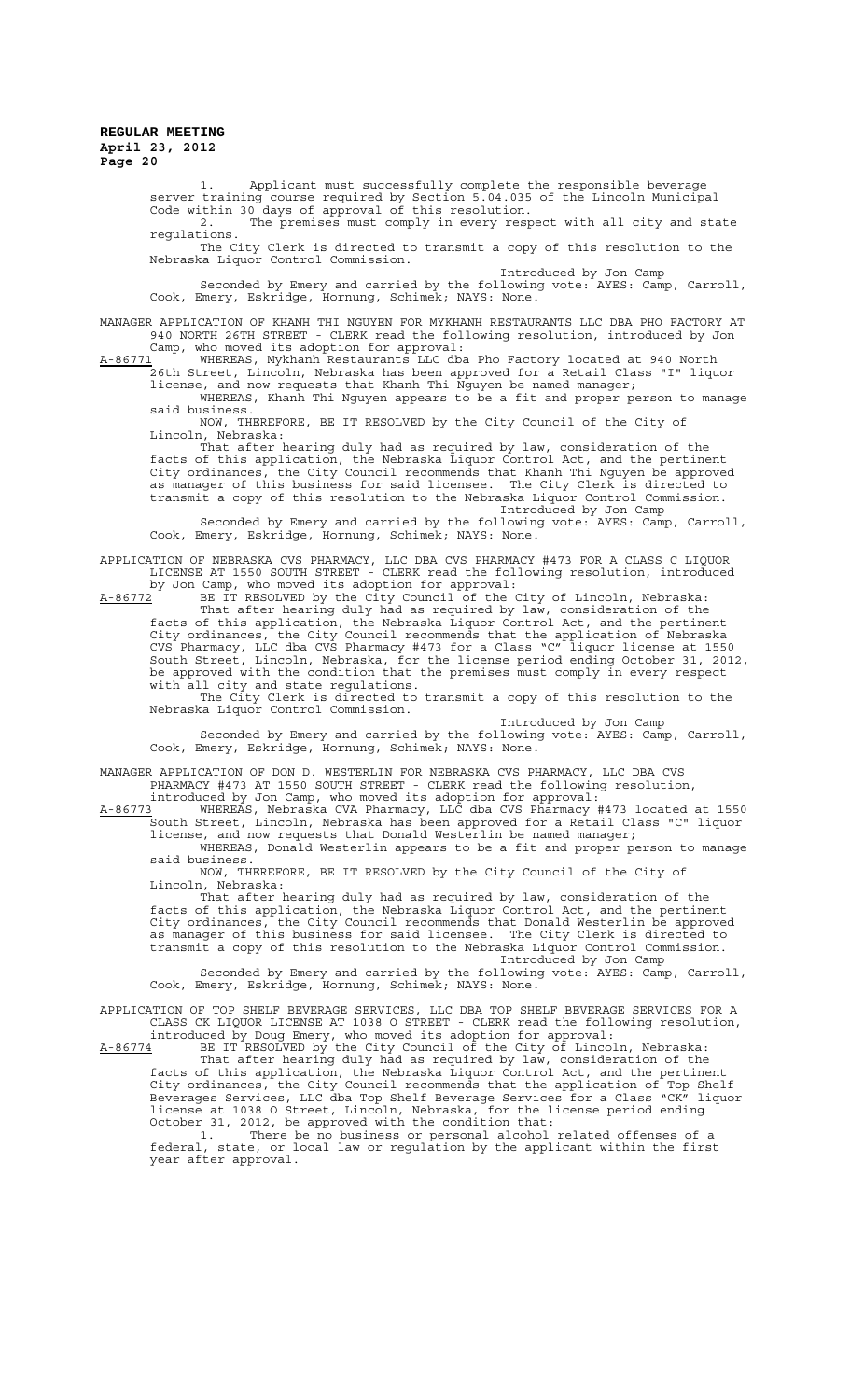2. Applicant must successfully complete the responsible beverage server training course required by Section 5.04.035 of the Lincoln Municipal Code within 30 days of approval of this resolution.

The premises must comply in every respect with all city and state regulations.

The City Clerk is directed to transmit a copy of this resolution to the Nebraska Liquor Control Commission.

Introduced by Doug Emery

Seconded by Schimek and carried by the following vote: AYES: Carroll, Cook, Emery, Eskridge, Hornung, Schimek; NAYS: None; ABSTAINED: Camp.

MANAGER APPLICATION OF JEREMY M. SCHAFER FOR TOP SHELF BEVERAGE SERVICES, LLC DBA TOP SHELF BEVERAGE SERVICES AT 1038 O STREET - CLERK read the following resolution, introduced by Doug Emery, who moved its adoption for approval:

WHEREAS, Top Shelf Beverage Services LLC dba Top Shelf Beverage Services located at 1038 O Street, Lincoln, Nebraska has been approved for a Retail Class "CK" liquor license, and now requests that Jeremy M. Schafer be named manager; WHEREAS, Jeremy M. Schafer appears to be a fit and proper person to manage said business.

NOW, THEREFORE, BE IT RESOLVED by the City Council of the City of Lincoln, Nebraska:

That after hearing duly had as required by law, consideration of the facts of this application, the Nebraska Liquor Control Act, and the pertinent City ordinances, the City Council recommends that Jeremy M. Schafer be approved as manager of this business for said licensee. The City Clerk is directed to transmit a copy of this resolution to the Nebraska Liquor Control Commission. Introduced by Doug Emery

Seconded by Hornung and resulted in the following tie vote: AYES: Emery, Eskridge, Schimek; NAYS: Carroll, Cook, Hornung; ABSTAINED: Camp.

COOK Moved to deny manager application. Seconded by Hornung and resulted in the following tie vote: AYES: Carroll, Cook, Hornung; NAYS: Emery, Eskridge, Schimek; ABSTAINED: Camp. The resolution, having **LOST**, was assigned File **#38-4614** & was placed on file in the Office of the City Clerk.

APPLICATION OF MO CHARA, LLC DBA CLIFF'S LOUNGE FOR A CLASS C LIQUOR LICENSE AT 1323 O STREET - CLERK read the following resolution, introduced by Jon Camp, who moved its adoption for approval:<br>A-86775 BE IT RESOLVED by the

BE IT RESOLVED by the City Council of the City of Lincoln, Nebraska: That after hearing duly had as required by law, consideration of the facts of this application, the Nebraska Liquor Control Act, and the pertinent City ordinances, the City Council recommends that the application of Mo Chara, LLC dba Cliff's Lounge for a Class "C" liquor license at 1323 O Street, Lincoln, Nebraska, for the license period ending October 31, 2012, be approved with the condition that the premises must comply in every respect with all city and state regulations.

The City Clerk is directed to transmit a copy of this resolution to the Nebraska Liquor Control Commission.

Introduced by Jon Camp

Seconded by Emery and carried by the following vote: AYES: Camp, Carroll, Cook, Emery, Eskridge, Hornung, Schimek; NAYS: None.

MANAGER APPLICATION OF BRYAN A. MCFARLAND FOR MO CHARA, LLC DBA CLIFF'S LOUNGE AT 1323 O STREET - CLERK read the following resolution, introduced by Jon Camp, who moved its adoption for approval:

A-86776 WHEREAS, Mo Chara, LLC dba Cliff's Lounge located at 1323

O Street, Lincoln, Nebraska has been approved for a Retail Class "C" liquor license, and now requests that Bryan A. McFarland be named manager; WHEREAS, Bryan A. McFarland appears to be a fit and proper person to manage said business.

NOW, THEREFORE, BE IT RESOLVED by the City Council of the City of Lincoln, Nebraska:

That after hearing duly had as required by law, consideration of the facts of this application, the Nebraska Liquor Control Act, and the pertinent City ordinances, the City Council recommends that Bryan A. McFarland be approved as manager of this business for said licensee. The City Clerk is directed to transmit a copy of this resolution to the Nebraska Liquor Control Commission. Introduced by Jon Camp

Seconded by Emery and carried by the following vote: AYES: Camp, Carroll, Cook, Emery, Eskridge, Hornung, Schimek; NAYS: None.

APPLICATION OF MO CHARA, LLC DBA CLIFF'S MARTINI LOUNGE FOR A CLASS C LIQUOR LICENSE AT 5310 SOUTH 56TH STREET, SUITE 1 - CLERK read the following resolution, introduced by Jon Camp, who moved its adoption for approval:

A-86777 BE IT RESOLVED by the City Council of the City of Lincoln, Nebraska: That after hearing duly had as required by law, consideration of the facts of this application, the Nebraska Liquor Control Act, and the pertinent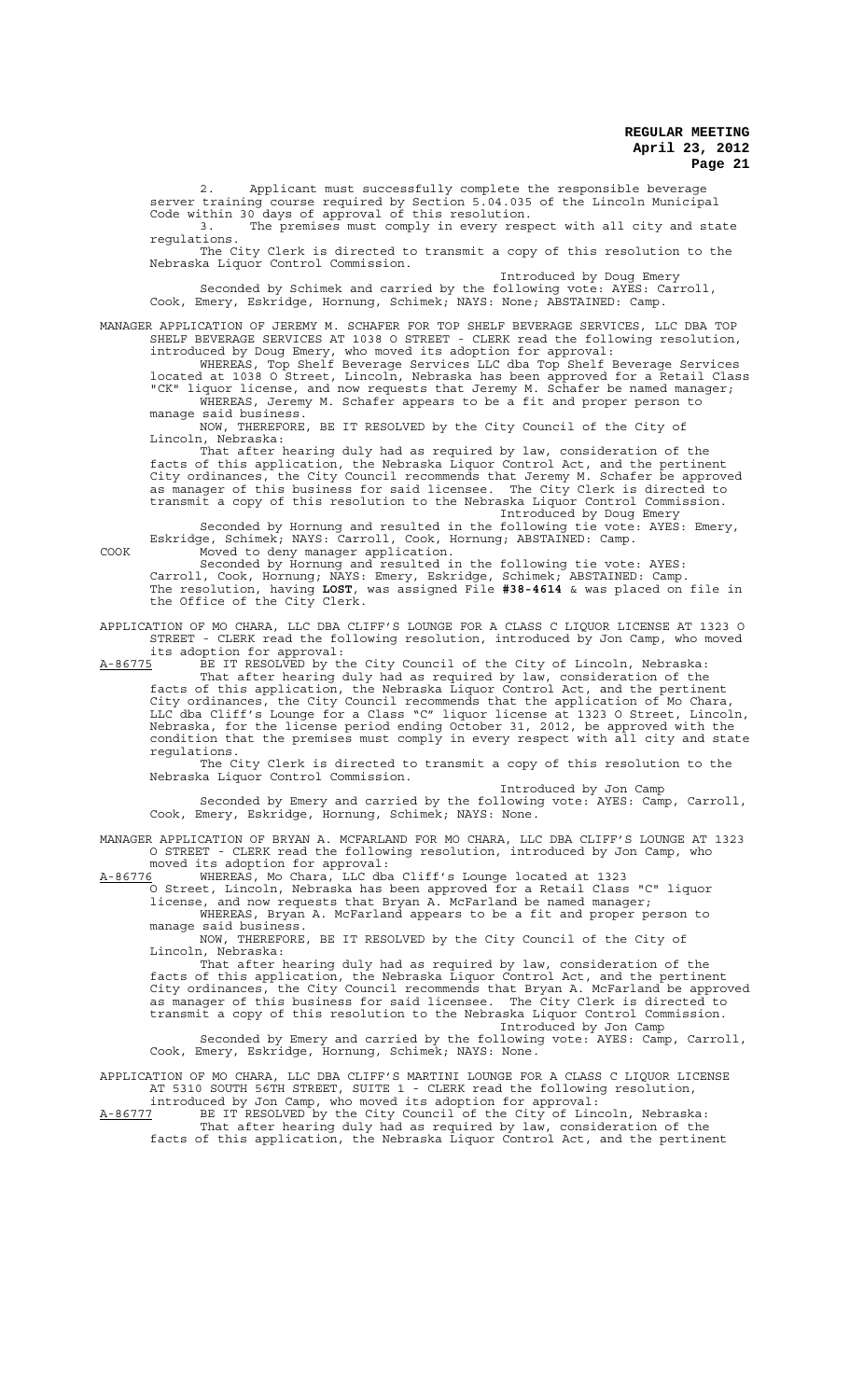City ordinances, the City Council recommends that the application of Mo Chara, LLC dba Cliff's Martini Lounge for a Class "C" liquor license at 5310 South 56th Street, Suite 1, Lincoln, Nebraska, for the license period ending October 31, 2012, be approved with the condition that the premises must comply in every respect with all city and state regulations.

The City Clerk is directed to transmit a copy of this resolution to the Nebraska Liquor Control Commission.

Introduced by Jon Camp

Seconded by Emery and carried by the following vote: AYES: Camp, Carroll, Cook, Emery, Eskridge, Hornung, Schimek; NAYS: None.

MANAGER APPLICATION OF BRYAN A. MCFARLAND FOR MO CHARA, LLC DBA CLIFF'S MARTINI LOUNGE AT 5310 SOUTH 56TH STREET, SUITE 1 - CLERK read the following resolution, introduced by Jon Camp, who moved its adoption for approval:

A-86778 WHEREAS, Mo Chara, LLC dba Cliff's Martini Lounge located at 5310 South 56th Street, Suite 1, Lincoln, Nebraska has been approved for a Retail Class "C" liquor license, and now requests that Bryan A. McFarland be named manager; WHEREAS, Bryan A. McFarland appears to be a fit and proper person to

manage said business. NOW, THEREFORE, BE IT RESOLVED by the City Council of the City of Lincoln, Nebraska:

That after hearing duly had as required by law, consideration of the facts of this application, the Nebraska Liquor Control Act, and the pertinent City ordinances, the City Council recommends that Bryan A. McFarland be approved as manager of this business for said licensee. The City Clerk is directed transmit a copy of this resolution to the Nebraska Liquor Control Commission. Introduced by Jon Camp

Seconded by Emery and carried by the following vote: AYES: Camp, Carroll, Cook, Emery, Eskridge, Hornung, Schimek; NAYS: None.

APPLICATION OF MO CHARA, LLC DBA THE WATERING HOLE FOR A CLASS C LIQUOR LICENSE AT 1321 O STREET - CLERK read the following resolution, introduced by Jon Camp, who moved its adoption for approval:

A-86779 BE IT RESOLVED by the City Council of the City of Lincoln, Nebraska: That after hearing duly had as required by law, consideration of the facts of this application, the Nebraska Liquor Control Act, and the pertinent City ordinances, the City Council recommends that the application of Mo Chara, LLC dba The Watering Hole for a Class "C" liquor license at 1321 O Street, Lincoln, Nebraska, for the license period ending October 31, 2012, be approved with the condition that the premises must comply in every respect with all city and state regulations.

The City Clerk is directed to transmit a copy of this resolution to the Nebraska Liquor Control Commission.

Introduced by Jon Camp Seconded by Emery and carried by the following vote: AYES: Camp, Carroll, Cook, Emery, Eskridge, Hornung, Schimek; NAYS: None.

MANAGER APPLICATION OF BRYAN A. MCFARLAND FOR MO CHARA, LLC DBA THE WATERING HOLE AT 1321 O STREET - CLERK read the following resolution, introduced by Jon Camp, who moved its adoption for approval:

A-86780 WHEREAS, Mo Chara, LLC dba The Watering Hole located at 1321 O Street, Lincoln, Nebraska has been approved for a Retail Class "C" liquor license, and now requests that Bryan A. McFarland be named manager;

WHEREAS, Bryan A. McFarland appears to be a fit and proper person to manage said business.

NOW, THEREFORE, BE IT RESOLVED by the City Council of the City of Lincoln, Nebraska:

That after hearing duly had as required by law, consideration of the facts of this application, the Nebraska Liquor Control Act, and the pertinent City ordinances, the City Council recommends that Bryan A. McFarland be approved as manager of this business for said licensee. The City Clerk is directed to transmit a copy of this resolution to the Nebraska Liquor Control Commission.

Introduced by Jon Camp Seconded by Emery and carried by the following vote: AYES: Camp, Carroll, Cook, Emery, Eskridge, Hornung, Schimek; NAYS: None.

APPLICATION OF MO CHARA, LLC DBA THE WATERING HOLE WEST FOR A CLASS C LIQUOR LICENSE AT 1550 S. CODDINGTON AVE., SUITE P - CLERK read the following resolution, introduced by Jon Camp, who moved its adoption for approval:

A-86781 BE IT RESOLVED by the City Council of the City of Lincoln, Nebraska: That after hearing duly had as required by law, consideration of the facts of this application, the Nebraska Liquor Control Act, and the pertinent City ordinances, the City Council recommends that the application of Mo Chara, LLC dba The Watering Hole West for a Class "C" liquor license at 1550 S. Coddington Ave., Suite P, Lincoln, Nebraska, for the license period ending October 31, 2012, be approved with the condition that the premises must comply in every respect with all city and state regulations. The City Clerk is directed to transmit a copy of this resolution to the Nebraska Liquor Control Commission.

Introduced by Jon Camp Seconded by Emery and carried by the following vote: AYES: Camp, Carroll, Cook, Emery, Eskridge, Hornung, Schimek; NAYS: None.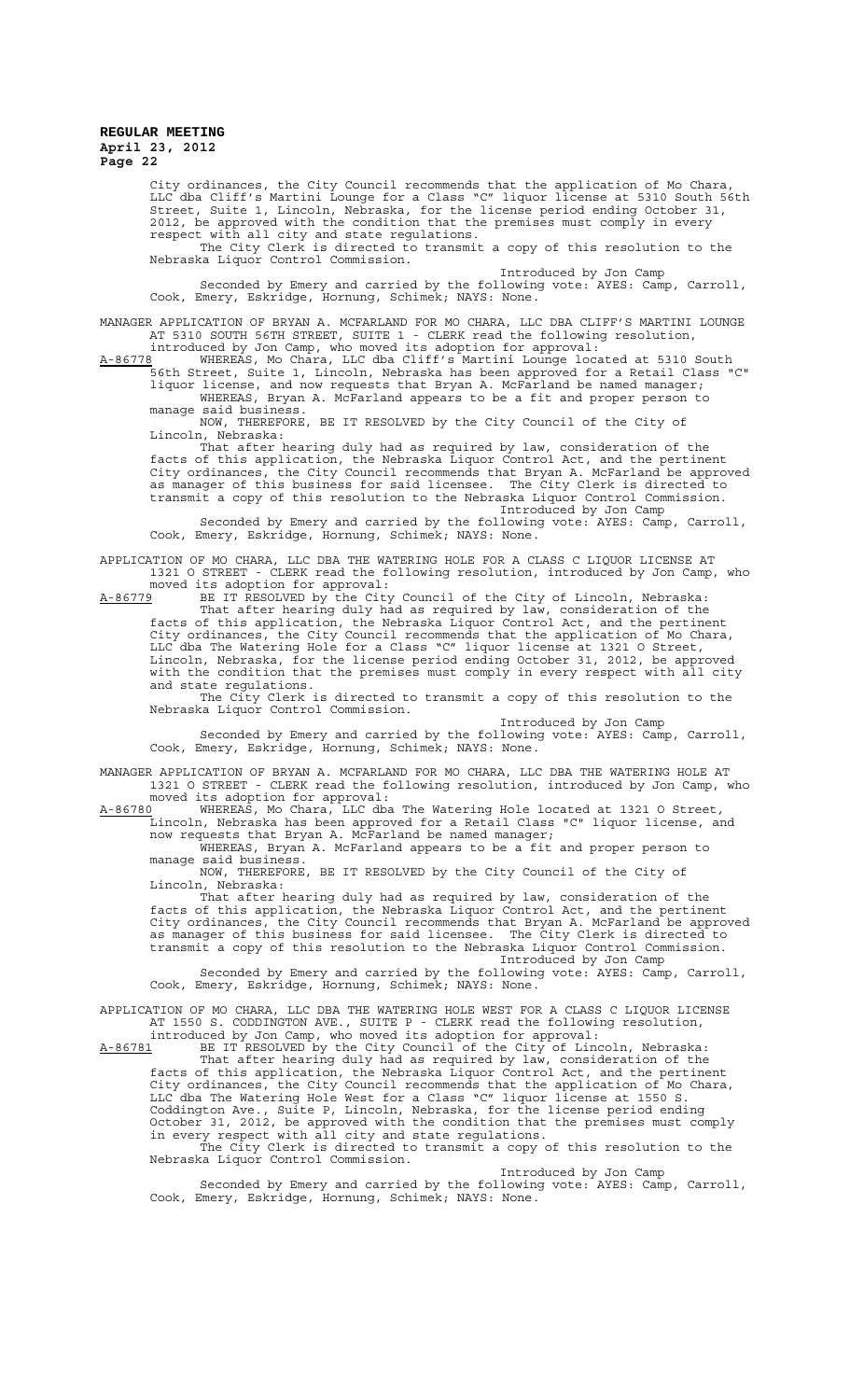MANAGER APPLICATION OF BRYAN A. MCFARLAND FOR MO CHARA, LLC DBA THE WATERING HOLE WEST AT 1550 S. CODDINGTON AVE., SUITE P - CLERK read the following resolution,

introduced by Jon Camp, who moved its adoption for approval:<br>A-86782 WHEREAS, Mo Chara, LLC dba The Watering Hole West loca A-86782 WHEREAS, Mo Chara, LLC dba The Watering Hole West located at 1550 S. Coddington Ave, Suite P, Lincoln, Nebraska has been approved for a Retail Class

"C" liquor license, and now requests that Bryan A. McFarland be named manager; WHEREAS, Bryan A. McFarland appears to be a fit and proper person to manage said business.<br>NOW, THEREFORE

THEREFORE, BE IT RESOLVED by the City Council of the City of Lincoln, Nebraska:

That after hearing duly had as required by law, consideration of the facts of this application, the Nebraska Liquor Control Act, and the pertinent City ordinances, the City Council recommends that Bryan A. McFarland be approved as manager of this business for said licensee. The City Clerk is directed to transmit a copy of this resolution to the Nebraska Liquor Control Commission. Introduced by Jon Camp

Seconded by Emery and carried by the following vote: AYES: Camp, Carroll, Cook, Emery, Eskridge, Hornung, Schimek; NAYS: None.

# **ORDINANCES - 2ND READING & RELATED RESOLUTIONS (as required)**

- MISCELLANEOUS NO. 10003 VACATING THE FINAL PLAT OF HARTLAND'S VIEW POINTE WEST  $1^{\mathrm{ST}}$ ADDITION GENERALLY LOCATED AT N.W. 56TH STREET AND WEST AURORA STREET AND RETAINING CERTAIN EASEMENTS THERE IN THE NAME OF THE CITY - CLERK read an ordinance, introduced by Doug Emery, vacating the final plat of Hartland's View<br>Pointe West 1<sup>st</sup> Addition including all dedicated public street rights-of-way within said plat on property generally located at N.W. 56<sup>th</sup> Street and West Aurora Street, declaring the vacated street rights-of-way surplus and authorizing the conveyance of the vacated public street rights-of-way to Hartland Homes, Inc., the second time.
- VACATION NO. 12001 VACATING MULTIPLE RIGHTS-OF-WAY AND ALLEYS LOCATED IN THE WEST HAYMARKET AREA BETWEEN L STREET AND U STREET AND BETWEEN 2ND STREET AND 7TH STREET - CLERK read an ordinance, introduced by Doug Emery, vacating various rights-of-way in the West Haymarket area generally bounded by U Street on the<br>north, L Street on the south, 2<sup>nd</sup> Street on the west and 7<sup>th</sup> Street on the east, retaining title thereto in the City of Lincoln, Nebraska, declaring the vacated rights-of-way surplus and authorizing the conveyance thereof to the West Haymarket Joint Public Agency, the second time.
- CHANGE OF ZONE 11040 AMENDING SECTION 27.67.040 OF THE LINCOLN MUNICIPAL CODE RELATING TO SPECIAL PARKING REQUIREMENTS TO DELETE SPECIAL PARKING REQUIREMENTS FOR ROOMING AND BOARDING HOUSES AND TO REVISE THE PARKING REQUIREMENTS FOR FRATERNITIES AND SORORITIES - CLERK - Read an ordinance, introduced by Doug Emery, amending Section 27.67.040 of the Lincoln Municipal Code relating to special parking requirements to delete special parking requirements for rooming and boarding houses and to revise the parking requirements for fraternities and sororities; and repealing 27.67.040 Section of the Lincoln Municipal Code as hitherto existing, the second time.

### **PUBLIC HEARING - RESOLUTIONS**

APPROVING AN AMENDMENT TO AGREEMENT FOR ANIMAL SHELTER SERVICES BETWEEN THE CITY OF

LINCOLN AND THE CAPITAL HUMANE SOCIETY FOR AN ADDITIONAL FOUR YEAR TERM AND TO AMEND THE COMPENSATION TO BE PAID FOR SAID ADDITIONAL TERM - CLERK read the following resolution, introduced by Doug Emery, who moved its adoption: A-86783 BE IT RESOLVED by the City Council of the City of Lincoln, Nebraska: That the attached Amendment to Agreement for Animal Shelter Services between the City of Lincoln and the Capital Humane Society to provide animal shelter in conjunction with the Animal Control Division of the Lincoln/Lancaster County Health Department to exercise the option in the Agreement that allows for an additional four year term and to amend the compensation to be paid for said additional term, in accordance with the terms, conditions and assurances contained in said Amendment to Agreement is hereby approved and the Mayor is authorized to execute said Amendment to Agreement on behalf of the City. The City Clerk is directed to return an executed copy of the Agreement to Judy Halstead, Director of the Lincoln/Lancaster County Health Department for transmittal to the Capital Humane Society. Introduced by Doug Emery Seconded by Eskridge and carried by the following vote: AYES: Camp,

Carroll, Cook, Emery, Eskridge, Hornung, Schimek; NAYS: None.

AMENDING RESOLUTION NO. A-86641 FOR THE USE OF PUBLIC RIGHT OF WAY ALONG SOUTH  $9^{TH}$ STREET FOR AN ACCESSIBLE RAMP AND LANDING TO ALLOW STEPS IN THE RIGHT OF WAY RATHER THAN THE RAMP - CLERK read the following resolution, introduced by Doug Emery, who moved its adoption:

A-86784 WHEREAS, WRK Real Estate LLC was granted a use of right-of-way permit per Resolution Number A-86641, to place an ADA accessible ramp and landing for access to the building at 301 South 9th Street, within the public right-of-way along South 9th Street; and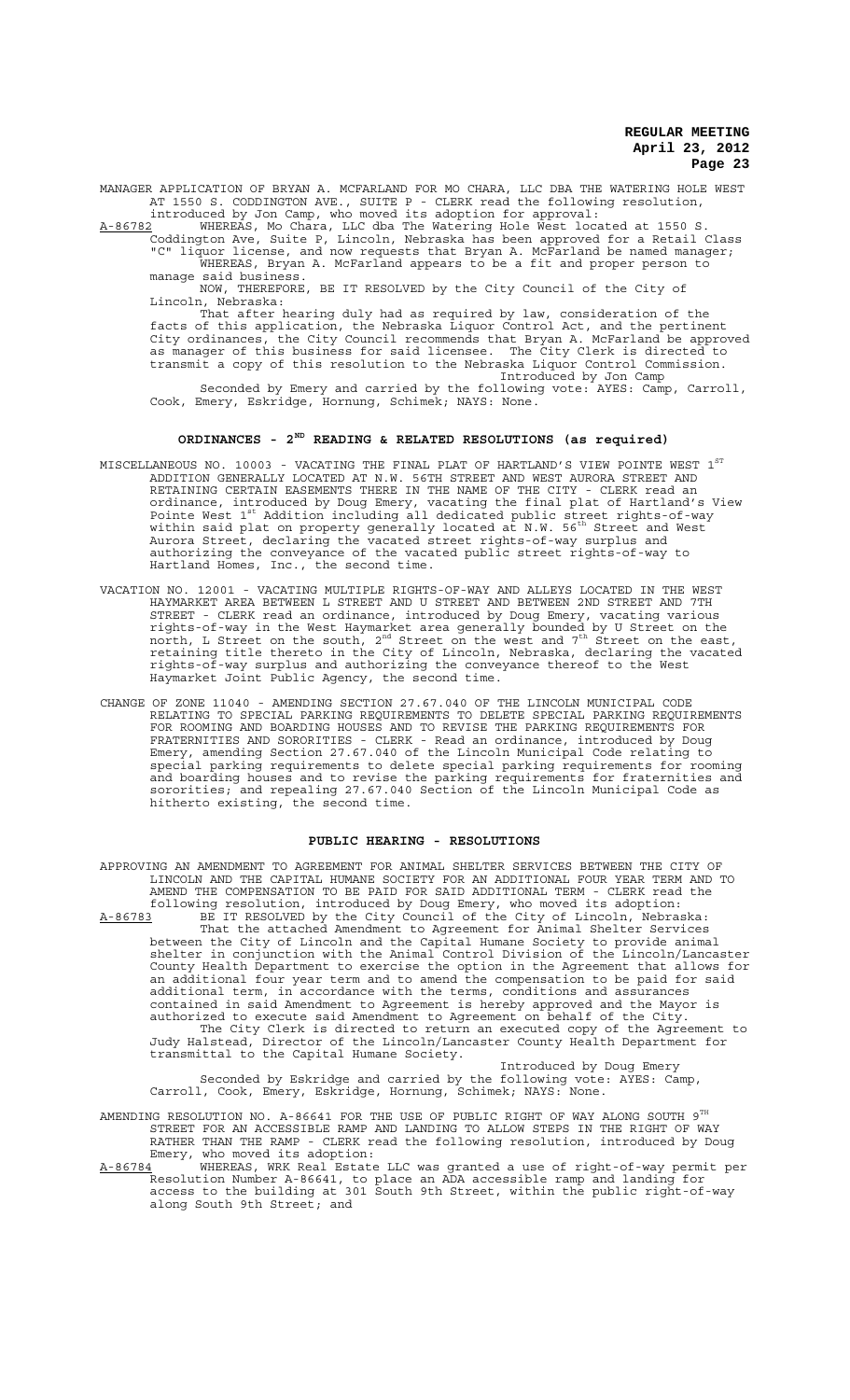> WHEREAS, WRK Real Estate, LLC has determined an accessible ramp is not required for this exit, and has submitted a letter to amend the permit, a detail plan and a site plan of the steps which are attached hereto, marked as Exhibit A, Exhibit B and Exhibit C respectively, to use the public right-of-way described above to allow for construction of steps and landing for access and egress to the building entrance along South 9th Street; and

WHEREAS, said applicant has complied with all of the provisions of Chapter 14.54 of the Lincoln Municipal Code pertaining to such use, NOW, THEREFORE, BE IT RESOLVED by the City Council of the City of Lincoln, Nebraska:

That the application aforesaid of WRK Real Estate, LLC to use approximately 54 square feet of public right-of-way at 301 South 9th Street for the purpose of constructing steps and landing, be granted as a privilege only by virtue of and subject to strict compliance with the site plan, the letter of application, and the following terms and conditions:

1. That the permission granted is granted as a privilege only, and is subject to all the terms and conditions of Chapter 14.54 of the Lincoln Municipal Code including those provisions relating to the posting of a continuing bond in the amount of \$5,000, and the filing of a certificate of insurance with a minimum combined single limit of \$500,000.00 aggregate for any one occurrence, and the payment of the annual fee for rent as set forth in Section 14.54.090 of the Lincoln Municipal Code and as the fee schedule may be amended from time to time, for use of the surface of the public right-of-way.

2. That said use shall be in full accordance with the aforesaid application, the site plan filed therewith, and all applicable City ordinances and regulations.

3. The applicant, its heirs, successors or assigns shall save and keep the City free and harmless from any and all loss or damages or claims for damages arising from or out of the use of the public way requested herein. 4. The applicant shall require its contractor to contact Diggers

Hotline of Nebraska prior to commencing construction activities. 5. All work done under the authority of this resolution shall be subject to the inspection and approval of the Director of Public Works of the City of Lincoln.

6. The use of the public way herein granted and the terms and conditions of this resolution shall be binding and obligatory upon the abovenamed applicant, its successors and assigns.

7. Within thirty (30) days from adoption of this resolution, and before commencing any construction under the provisions hereof, the above-named applicant shall file an unqualified written acceptance of all the terms and conditions of this resolution with the City Clerk. Failure to do so will be considered a rejection hereof and all the privileges and authorities hereunder granted shall thereupon automatically terminate.

8. The City Clerk is directed to deliver a copy of this resolution to the City Treasurer for setting up an account for collection of the applicant's annual fee.

Introduced by Doug Emery Seconded by Eskridge and carried by the following vote: AYES: Camp, Carroll, Cook, Emery, Eskridge, Hornung, Schimek; NAYS: None.

APPROVING AN INTERLOCAL AGREEMENT BETWEEN THE CITY OF LINCOLN AND LANCASTER COUNTY FOR THE 14TH STREET RECONSTRUCTION FROM I-80 TO ALVO ROAD AND FOR THE ACQUISITION OF RIGHT-OF-WAY OUTSIDE THE CITY LIMITS - CLERK read the following resolution, introduced by Doug Emery, who moved its adoption:

A-86785 BE IT RESOLVED by the City Council of the City of Lincoln, Nebraska: That the attached Interlocal Agreement between the City of Lincoln and Lancaster County, for 14th Street roadway reconstruction from I-80 to Alvo Road and for the acquisition of right-of-way, upon the terms and conditions set forth in said Agreement, which is attached hereto marked as Exhibit "A", is hereby approved and the Mayor is authorized to execute the same on behalf of the City of Lincoln.

The City Clerk is directed to transmit one fully executed original of said Agreement to Angela Zocholl for filing with Lancaster County.

Introduced by Doug Emery Seconded by Eskridge and carried by the following vote: AYES: Camp, Carroll, Cook, Emery, Eskridge, Hornung, Schimek; NAYS: None.

USE PERMIT NO. 82C - APPEAL OF DESIGN DATA CORP. FROM THE PLANNING COMMISSION'S

CONDITIONAL APPROVAL OF THE APPLICATION OF BOB BENNIE PROPERTIES LLC FOR AUTHORITY TO ADD MEDICAL OFFICE AS A PERMITTED LAND USE TO AN EXISTING USE PERMIT, ON PROPERTY GENERALLY LOCATED AT SOUTH 14TH STREET AND OLD CHENEY ROAD - PRIOR to reading:<br>SCHIMEK Moved to a

SCHIMEK Moved to amend Bill 12R-61 in the following manner:

1. On page 2, after line 16, add a new paragraph 3 as follows:

3. Permittee shall replace the trees that may be removed during construction of the additional parking stalls. The three trees will be replaced in the 15' open space between the driveway and the parking lot. 2. Renumber the subsequent paragraphs accordingly.

Seconded by Cook and carried by the following vote: AYES: Camp, Cook, Emery, Hornung, Schimek; NAYS: Carroll, Eskridge.

CLERK Read the following resolution, introduced by Jonathan Cook, who moved its adoption:

WHEREAS, Bob Bennie Properties, LLC has submitted an application in accordance with Section 27.27.080 of the Lincoln Municipal Code designated as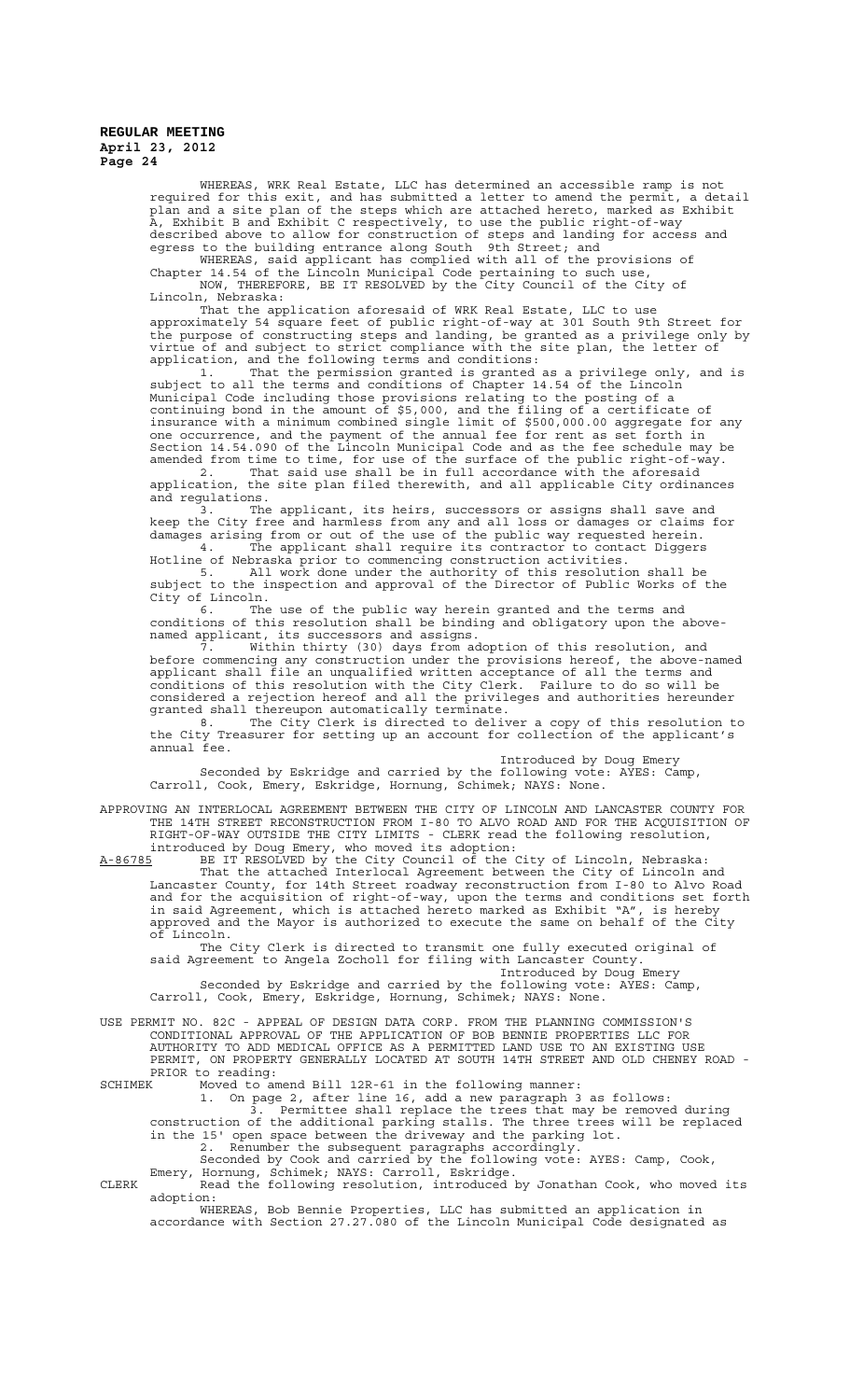Use Permit No. 82C to add Medical Office as a permitted land use to an existing Use Permit that specifically disallowed medical offices, on property generally located at South 14th Street and Old Cheney Road, and legally described as:

Lot 2, Design Data Corporate Office Park, located in the Northwest Quarter of Section 13, Township 9 North, Range 6

East of the 6th P.M., Lancaster County, Nebraska;

WHEREAS, the Lincoln City-Lancaster County Planning Commission held a public hearing on said application and adopted Resolution No. PC-01271 conditionally approving the same; and

WHEREAS, Design Data Corp. has filed a Notice of Appeal appealing the action of the Planning Commission conditionally approving Use Permit No. 82C; and

WHEREAS, pursuant to Lincoln Municipal Code § 27.27.080(g), the action appealed from is deemed advisory and the City Council is authorized to take final action on the application for Use Permit No. 82C; and

WHEREAS, the community as a whole, the surrounding neighborhood, and the real property adjacent to the area included within the site plan for this modification of the Use Permit will not be adversely affected by granting such a permit; and

WHEREAS, said site plan together with the terms and conditions hereinafter set forth are consistent with the Comprehensive Plan of the City of Lincoln and with the intent and purpose of Title 27 of the Lincoln Municipal Code to promote the public health, safety, and general welfare. NOW, THEREFORE, BE IT RESOLVED by the City Council of the City of

Lincoln, Nebraska:

That the application of Bob Bennie Properties, LLC, hereinafter referred to as "Permittee", to add Medical Office as a permitted land use to the existing Use Permit 82B, be and the same is hereby granted under the provisions of Section 27.27.080 of the Lincoln Municipal Code upon condition that the development of said Use Permit be in substantial compliance with said application, the site plan, and the following additional express terms, conditions, and requirements:

1. This approval amends Use Permit 82B to allow medical office use in the O-Office District zoning.

2. Before occupying buildings all development and construction must substantially comply with the approved plans. 3. Permittee shall replace the trees that may be removed during

construction of the additional parking stalls. The three trees will be replaced in the 15' open space between the driveway and the parking lot. 4.3. All privately-owned improvements, including landscaping and

recreational facilities, shall be permanently maintained by the Permittee or an appropriately established owners association approved by the City. 5.4. The physical location of all setbacks and yards, buildings,

parking and circulation elements, and similar matters shall be in substantial compliance with the location of said items as shown on the approved site plan. 6.5. The terms, conditions, and requirements of this resolution shall run with the land and be binding upon the Permittee and Permittee's successors

and assigns. 7. $\overline{6}$ . The Permittee shall sign and return the letter of acceptance to the City Clerk within 60 days following the approval of the use permit, provided, however, said 60-day period may be extended up to six months by administrative amendment. The City Clerk shall file a copy of the resolution approving the use permit and the letter of acceptance with the Register of Deeds against the Property, filing fees therefor to be paid in advance by the Permittee.

8.7. The site plan as approved by this resolution voids and supersedes all previously approved site plans, however all resolutions approving previous permits shall remain in full force and effect except as specifically amended by this resolution.

Introduced by Jonathan Cook

Seconded by Emery and carried by the following vote: AYES: None; NAYS: Camp, Carroll, Cook Emery, Eskridge, Hornung, Schimek. The resolution, having **LOST**, was assigned File **#38-4615** & was placed on file in the Office of the City Clerk.

## **ORDINANCES - 3RD READING & RELATED RESOLUTIONS (as required)**

AUTHORIZING THE ISSUANCE BY THE CITY OF ITS GENERAL OBLIGATION HIGHWAY ALLOCATION FUND REFUNDING BONDS, SERIES 2012 IN AN AGGREGATE PRINCIPAL AMOUNT NOT TO EXCEED \$33,000,000 - CLERK read an ordinance, introduced by Jonathan Cook, authorizing the issuance by the City of its general obligation Highway Allocation Fund Refunding Bonds, Series 2012 in an aggregate principal amount not to exceed \$33,000,000; prescribing the form of the bonds; fixing in part and providing for the fixing in part of the terms of the bonds; pledging funds received from the Nebraska Highway Allocation Fund and providing for the levy and collection of an annual tax on all of the taxable property within the City to pay the principal of and interest on such bonds; authorizing certain other documents and actions in connection therewith; and related matters, the third time.

COOK Moved to pass the ordinance as read. Seconded by Emery and carried by the following vote: AYES: Camp, Carroll, Cook, Emery, Eskridge, Hornung Schimek; NAYS:None.

The ordinance, being numbered **#19704**, is recorded in Ordinance Book 27, Page .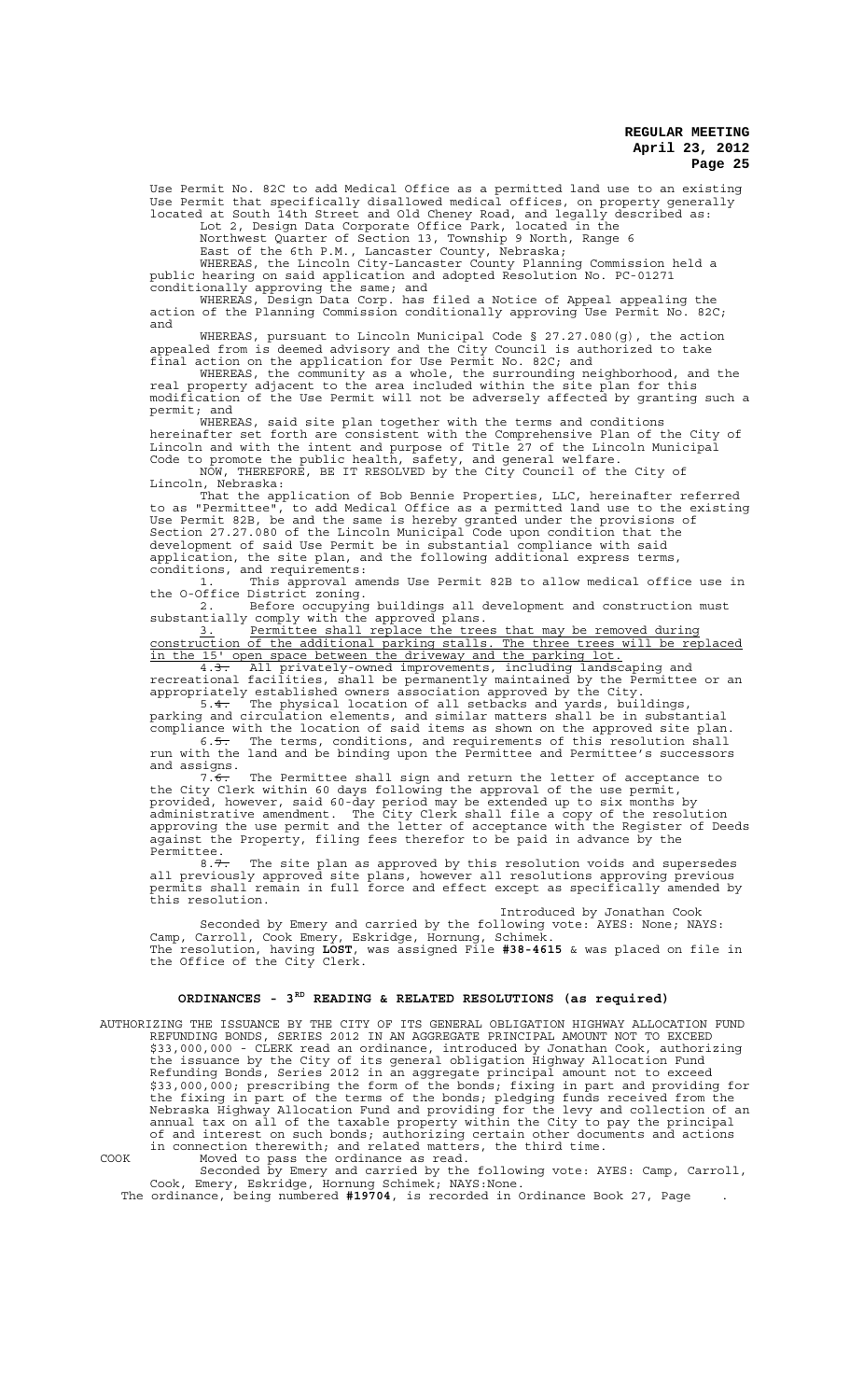A RESOLUTION FOR THE EARLY REDEMPTION OF THE CITY'S OUTSTANDING GENERAL OBLIGATION HIGHWAY ALLOCATION FUND BONDS, SERIES 2004 IN THE AMOUNT OF \$30,155,000 - CLERK read the following resolution, introduced by Jonathan Cook, who moved its

:adoption<br>A-86786 A A-86786 A RESOLUTION OF THE CITY OF LINCOLN, NEBRASKA CALLING FOR THE EARLY REDEMPTION OF THE CITY'S OUTSTANDING General Obligation Highway Allocation Fund Bonds, Series 2004, IN THE AGGREGATE PRINCIPAL OF THIRTY MILLION ONE HUNDRED FIFTY-FIVE THOUSAND DOLLARS (\$30,155,000).

BE IT RESOLVED BY THE CITY COUNCIL OF THE CITY OF LINCOLN, NEBRASKA AS FOLLOWS: Section 1. The City of Lincoln, Nebraska (the "City") has previously issued its General Obligation Highway Allocation Fund Bonds, Series 2004, dated March 17, 2004, in the original aggregate principal amount of \$35,000,000 (the "Series 2004 Bonds"), of which \$30,155,000 in aggregate principal amount are presently outstanding. The Series 2004 Bonds were authorized by an ordinance duly passed and adopted by the Council of the City (the "City Council") on January 26, 2004 and approved by the Mayor on January 29, 2004 (the Series 2004 Ordinance"). Such bonds were issued for the purposes of financing items in the City's 2004-2009 Street Capital Improvement Program.

Section 2. As set forth in the Series 2004 Ordinance, the Series 2004 Bonds maturing on and after November 15, 2014 are subject to redemption at any time on or after May 15, 2014, as a whole or in part, from time to time at the principal amount thereof, at a redemption price equal to the principal amount of the Series 2004 Bonds so redeemed, plus accrued interest on such principal amount being redeemed to the Redemption Date.

Section 3. The City Council hereby authorizes the advance refunding and defeasance of the outstanding Series 2004 Bonds and the redemption and payment of all such bonds then outstanding on May 15, 2014 (the "Redemption Date"), all in accordance with redemption provisions set forth in the Series 2004 Ordinance, after which date interest on such bonds shall cease:

General Obligation Highway Allocation Fund Bonds, Series 2004, dated March 17, 2004, in the principal amount of \$30,155,000, numbered as shown on the books of the Paying Agent and Registrar with respect to such bonds, in denomination of \$5,000 or integral multiples thereof, becoming due as follows:

| Maturity Date |                  |               |           |
|---------------|------------------|---------------|-----------|
| (November 15) | Principal Amount | Interest Rate | CUSIP     |
| 2012          | \$1,900,000      | $5.00\%$      | 534238X54 |
| 2013          | 1,995,000        | 5.00          | 534238X62 |
| 2014          | 2,100,000        | 5.00          | 534238X70 |
| 2015          | 2,210,000        | 5.00          | 534238X88 |
| 2016          | 2,330,000        | 4.25          | 534238X96 |
| 2017          | 2,455,000        | 4.25          | 534238Y20 |
| 2018          | 2,590,000        | 4.25          | 534238Y38 |
| 2019          | 2,695,000        | 4.25          | 534238Y46 |
| 2020          | 2,815,000        | 4.25          | 534238Y53 |
| 2021          | 2,945,000        | 4.50          | 534238Y61 |
| 2022          | 3,085,000        | 4.50          | 534238Y79 |
| 2023          | 3,035,000        | 4.50          | 534238Y87 |

Section 4. The refunding, defeasance and redemption of the Series 2004 Bonds authorized by this Resolution are subject to the prior issuance by the City of its General Obligation Highway Allocation Fund Refunding Bonds, Series 2012 (the "Refunding Bonds").This Resolution shall have no force and effect if the Refunding Bonds are not issued within one year of the date hereof. Section 5. The principal of and the interest on the Series 2004 Bonds shall be paid upon presentation and surrender thereof at the principal corporate trust office of Wells Fargo Bank, National Association in Minneapolis,

Minnesota, as paying agent and registrar for the Series 2004 Bonds (the "Registrar"). Section 6. Upon the issuance of the Refunding Bonds, the City Finance Director is hereby directed to file a true copy of this Resolution with the Registrar at least 45 days prior to the Redemption Date. The Registrar is

hereby instructed to mail notice to each registered owner of the Series 2004 Bonds not less than 30 days prior to the date fixed for redemption, all in accordance with the Series 2004 Ordinance.

Introduced by Jonathan Cook Seconded by Emery and carried by the following vote: AYES: Camp, Carroll, Cook, Emery, Eskridge, Hornung, Schimek; NAYS: None.

AMENDING CHAPTER 25.04 OF THE LINCOLN MUNICIPAL CODE, THE LINCOLN MECHANICAL CODE, BY ADDING A NEW SECTION NUMBERED 25.04.485 TO ADD A NEW SECTION 1101.11 TO THE INTERNATIONAL MECHANICAL CODE RELATING TO REGISTRATION OF REFRIGERATION CONTRACTORS - Clerk read an ordinance, introduced by Jonathan Cook, amending Chapter 25.04 of the Lincoln Municipal Code, the Lincoln Mechanical Code, by adding a new section numbered 25.04.485 to add a new Section 1101.11 to the International Mechanical Code relating to registration of refrigeration contractors, the third time.

COOK Moved to pass the ordinance as read.

Seconded by Emery and carried by the following vote: AYES: Camp, Carroll, Cook, Emery, Eskridge, Hornung, Schimek; NAYS: None. The ordinance, being numbered **#19705**, is recorded in Ordinance Book 27, Page .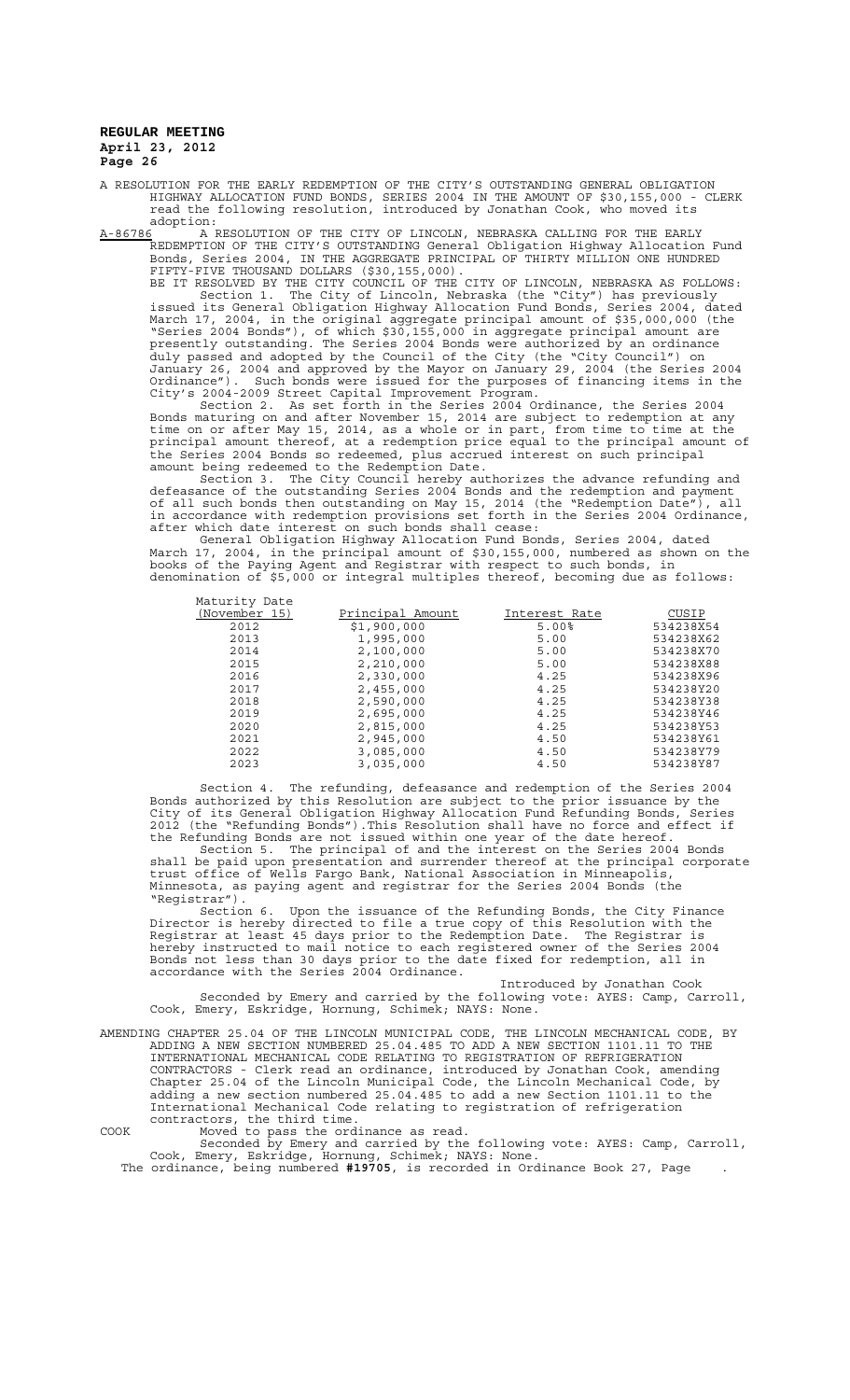APPROVING A LEASE AGREEMENT BETWEEN THE US POSTAL SERVICE AND THE CITY OF LINCOLN FOR PLACEMENT OF ONE OR MORE POSTAL DROP-OFF MAILBOXES IN THE EAST PARKING LOT AT WOODS PARK, GENERALLY AT SOUTH 33RD STREET AND L STREET - CLERK read an ordinance, introduced by Jonathan Cook, accepting and approving the Lease Agreement between the City of Lincoln, Nebraska on behalf of Lincoln Parks and Recreation Department and the United States Postal Service for the lease of property in the east parking lot at Woods Park, generally located at South 33 and L Street, for placement of postal drop-off mail boxes for a seven year term with options to renew said Lease for two additional five year terms, the third time.

COOK Moved to pass the ordinance as read. Seconded by Schimek and carried by the following vote: AYES: Camp, Carroll, Cook, Eskridge, Hornung, Schimek; NAYS: None; ABSTAINED: Emery. The ordinance, being numbered **#19706**, is recorded in Ordinance Book 27, Page .

APPROVING A LEASE AGREEMENT BETWEEN HOLMES LAKE PROFESSIONAL CENTER LLC AND THE CITY OF LINCOLN FOR THE USE OF APPROXIMATELY 2,100 SQUARE FEET OF PROPERTY NORTH OF HOLMES LAKE PARK AT SOUTH 70TH STREET AND NORMAL BOULEVARD TO BE USED AS A PARKING LOT FOR A TEN YEAR TERM - CLERK read an ordinance, introduced by Jonathan Cook, accepting and approving a Lease Agreement between the Holmes Lake Professional Center, LLC and the City of Lincoln for a lease of space at Holmes Lake Park adjoining Holmes Lake Professional Center for use as a paved parking lot with landscape screening, the third time. COOK Moved to pass the ordinance as read.

Seconded by Emery and carried by the following vote: AYES: Camp, Carroll, Cook, Emery, Eskridge, Hornung, Schimek; NAYS: None.

The ordinance, being numbered **#19707**, is recorded in Ordinance Book 27, Page .

AMENDING CHAPTER 5.04 OF THE LINCOLN MUNICIPAL CODE RELATED TO ALCOHOLIC LIQUOR TO REQUIRE A VALID RESPONSIBLE BEVERAGE SERVER PERMIT OR RESPONSIBLE BEVERAGE MANAGEMENT CERTIFICATE FOR ANY PERSON SELLING OR SERVING ALCOHOLIC LIQUOR AT RETAIL AND TO DELETE THE PROHIBITION OF LIQUOR SALES BETWEEN 6:00 A.M. AND NOON ON SUNDAY - PRIOR to reading:

EMERY Moved to continue Public Hearing on Bill No. 12-40 to 05/21/12 with Action on 05/21/12.

Seconded by Cook and carried by the following vote: AYES: Camp, Carroll, Cook, Emery, Eskridge, Hornung, Schimek; NAYS: None.

CLERK Read an ordinance, introduced by Jonathan Cook, amending Chapter 5.04 of the Lincoln Municipal Code relating to Alcoholic Liquor by amending Section 5.04.010 to declare that the legislative intent in adopting and administering this ordinance is for education and accountability; amending Section 5.04.020 to provide definitions for "health director" and "serve"; amending Section 5.04.035 to rename the certificate currently required for managers and licensees; amending Section 5.04.040 to specify that the required notice and hearing set forth in this section applies only to application for a liquor license; adding a new section numbered 5.04.124 to require after January 31, 2013 a valid Responsible Beverage Server Permits or Responsible Beverage Management Certificates for any person selling or serving alcoholic liquor at retail; adding a new section numbered 5.04.125 to establish the application process, terms and conditions of Responsible Beverage Server Permits; adding a new section numbered 5.04.126 to provide that all permit fees paid pursuant to Section 5.04.125 be deposited in the Responsible Beverage Server/Seller Fund; adding a new section numbered 5.04.127 to provide the process for denial, suspension or revocation of a Responsible Beverage Server Permit; amending Section 5.04.130 to delete the prohibition of liquor sales between 6:00 a.m. and noon on Sunday; adding a new section numbered 5.04.175 to require liquor licensees to maintain an up-to-date list of all individuals who sell or serve alcoholic liquor at retail and to make such a list available to a City of Lincoln police officer or the Health Director upon request; amending Section 5.04.200 to authorize the Health Director to enter the premises of any liquor licensee at any time to examine said premises for compliance with the responsible beverage management provisions in this chapter; amending Section 5.04.210 to replace references to special designated permit with special designated license; amending 5.04.300 to increase the penalty for violations of this chapter from imprisonment in the county jail for a period of three months to a period of six months; adding a new section numbered 5.04.310 to provide for severability of this ordinance; and repealing Sections 5.04.010, 5.04.020, 5.04.035, 5.04.040, 5.04.130, 5.04.200, 5.04.210, and 5.04.300 of the Lincoln Municipal Code as hitherto existing, the third time.

**ORDINANCES - 1ST READING & RELATED RESOLUTIONS (as required) - NONE**

# **RESOLUTIONS - 1ST READING - ADVANCE NOTICE**

REAPPOINTING JUSTIN CARLSON TO THE PARKS AND RECREATION ADVISORY BOARD FOR A TERM EXPIRING APRIL 27, 2015.

- APPOINTING PETER LEVITOV TO THE PARKS AND RECREATION ADVISORY BOARD FOR A TERM EXPIRING APRIL 27, 2015.
- APPOINTING LINDA CARTER TO THE STARTRAN ADVISORY BOARD FOR A TERM EXPIRING OCTOBER 20, 2012.